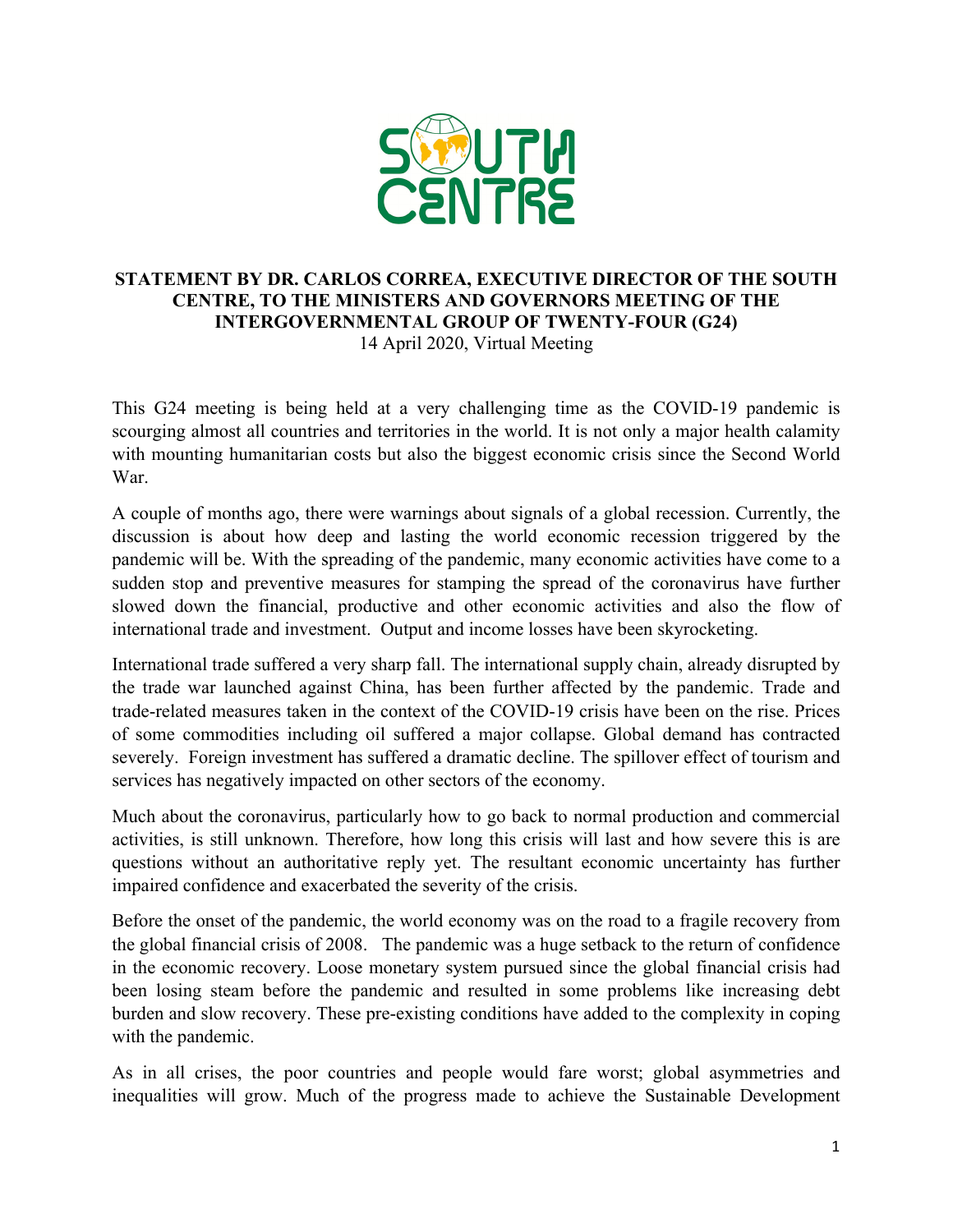Goals will be lost. In developed and developing countries alike, pandemic-resulted unemployment is highest for unskilled workers. For countries with large informal sectors where households live from hand to mouth, lockdowns mean these people would not be able to sustain their subsistent life; for many of them the option of confinement poses a dramatic dilemma: to face the risk of contagion or starvation. For many poor countries in Africa and some small island countries, it appears that the COVID-19 pandemic is still at the early stages. However, with their weak health care system, poor living conditions and weak fiscal position, the possible spread of the pandemic may have devastating effects on human lives and their economic situations. Many of these countries have already been in debt distress or high risks of debt distress. At a time when financial resources are needed most, many emerging and developing countries, at the beginning of the pandemic in January 2020, have been hit by an unprecedented flight of capital in stocks and bonds, with the size much larger than that during the global financial crisis of 2008. The drain of financial resources has made it even more difficult for the affected countries to adopt sufficiently large stimulus packages to match the size of the crisis. The loss of revenue from the sharp fall in international trade and collapse of commodity prices have further constrained their ability to fight the pandemic.

Debt problem is like a Damocles' Sword hanging over many developing countries. Over the years, this sword has been getting larger and sharper. By the end of 2019, 44 per cent of lowincome and least developed countries were assessed to be at high risk of external debt distress or already in debt distress. Some emerging economies have been trying hard to cope with their mountains of public and private debt. With the reduction in tax and trade revenues, large currency depreciation against reserve currencies, reduced remittances, increasing cost of borrowing, flight of capital and, above all, high fiscal cost for supporting the health care system to combat coronavirus, where can these countries find resources to service their debt? Right now, there is little appetite for new debt instruments, thus raising new money to pay old debt is no longer an option. Should they use their limited resources to save lives or to pay back creditors? As they do not have large swaps to rely on, their only resort is to seek help from multilateral financial institutions and other solutions.

In this latest crisis, the importance of the role of nation states, like during war time and catastrophic natural disasters, has become more apparent. The state is the legitimate means which is tasked to deliver indispensable services and provide collective security and public health. The state is tasked to provide targeted support to the most affected households and firms (notably micro, small and medium enterprises) to assist them in the time of reductions of both supply and demand, increasing unemployment and cost of living, and urgent need for medical care. Different nations have adopted different policies to contain and fight against the pandemic and its socio-economic effects. How to make sure that the fiscal support to the most in-need would be channeled successfully and timely to their hands is an important challenge. It would be important for countries to learn from each other in order to achieve the most rapid and effective result.

However, the virus defies national borders and it has already spread to almost all the countries and territories in the globe. National actions, however effective they may be, cannot stop a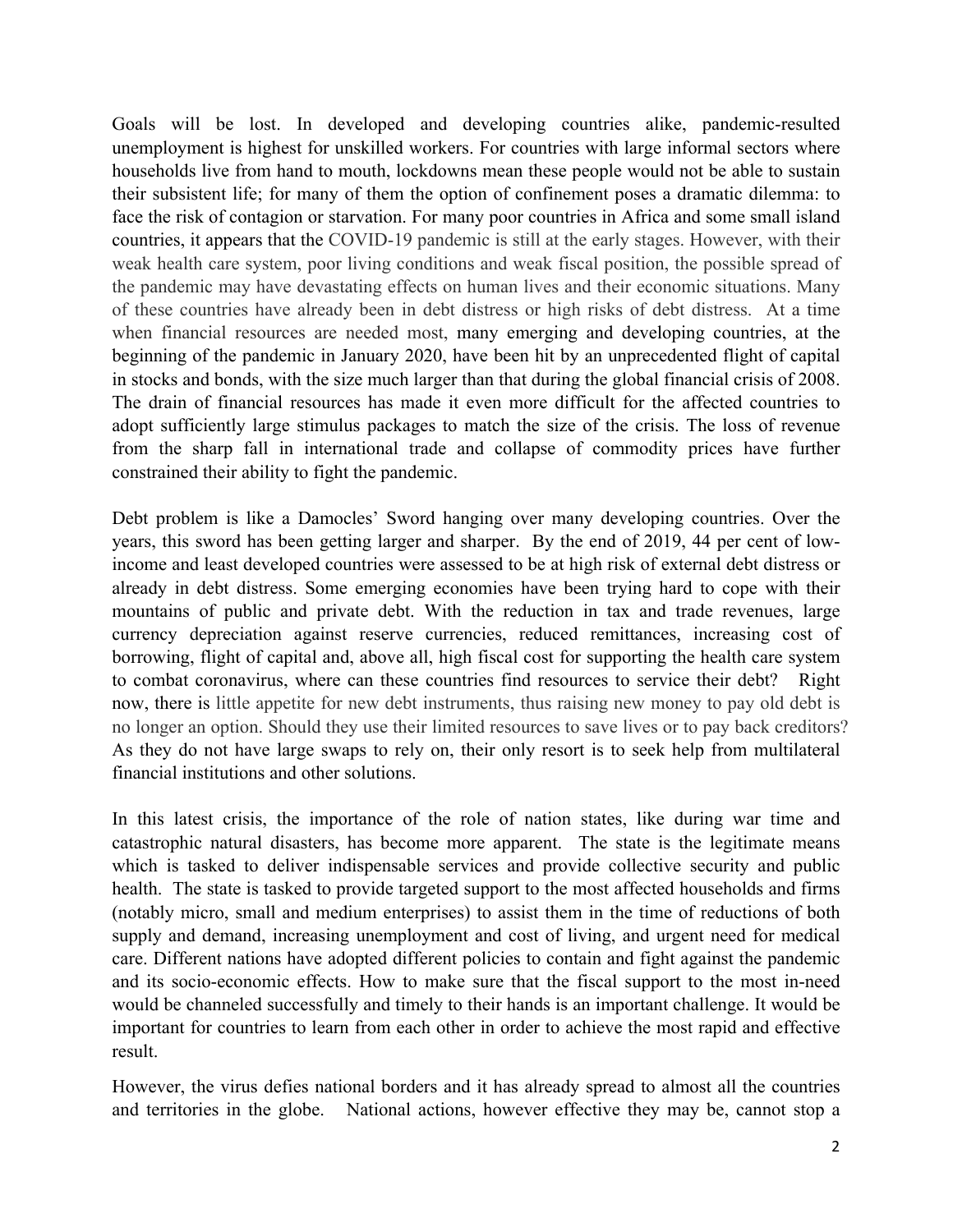global pandemic. There are already good examples of South-South Cooperation in fighting the pandemic. A broad and effective international cooperation and solidarity is required to solve a global crisis. Global united efforts and political will is needed to coordinate policies and trigger global initiatives.

In this challenging time when the lives of millions are at stake, it is only ethical and moral for the international community to assist the poor countries who have little means to fight the pandemic and its multiple distortive effects. This kind of assistance would in turn benefit the rest of the world as the virus could come in waves and circle from the poor countries back to the countries where it has already been brought under control.

Enormous amount of financial resources are needed to fight against the pandemic and address its vast socio-economic impact, yet the developing countries do not have them. Up to the present, an unprecedented number of 90 countries have requested for the International Monetary Fund (IMF) emergency financing, much more than that during the global financial crisis.

During a crisis of this magnitude, all kinds of support should be mobilized. Regional and plurilateral development banks like the Asian Infrastructure Investment Bank (AIIB), Asian Development Bank (ADB) and the European Bank for Reconstruction and Development (EBRD) have already started to refocus their activities and lent billions of dollars to battle against the coronavirus crisis.

It is also encouraging that the IMF is doubling its emergency response capacity to \$ 1 trillion. But it is still far from sufficient. The US government alone approved a deal of \$ 2 trillion to fight against the pandemic, considered by many as not sufficient. The IMF and the World Bank's Catastrophe Containment Relief Trust is welcoming but the Trust needs to be replenished. To meet the financial gap, more and more institutions and economists have voiced support for a new allocation of the IMF's Special Drawing Rights in an amount much greater than that for the global financial crisis, the allocation of which is always difficult to agree upon, but it would be reasonable to request the high-income countries to donate their share to the poor developing countries.

For many debt-ridden developing countries, it would be essential to liberate them from their heavy debt servicing burden so that they can focus their limited financial resources on the containment of the coronavirus and its devastating effects. The United Nations Conference on Trade and Development (UNCTAD), other United Nations agencies and many economists have been advocating for a temporary standstill on debt service and creditor litigation as well as "debtor-in-possession financing" for poor countries suffering from unsustainable debt. This could start with official bilateral creditors. Debt relief would be necessary for poor countries in debt distress or high-risks of debt distress. Bearing in mind that an increasing amount of developing country debt are from non-official bilateral sources, this may not be sufficient. Comparable treatment of other types of debt should be considered.

International trade is not only needed to generate the needed foreign exchange for countries, it is also important for the fight against the current pandemic. It is of utmost urgency to minimize the